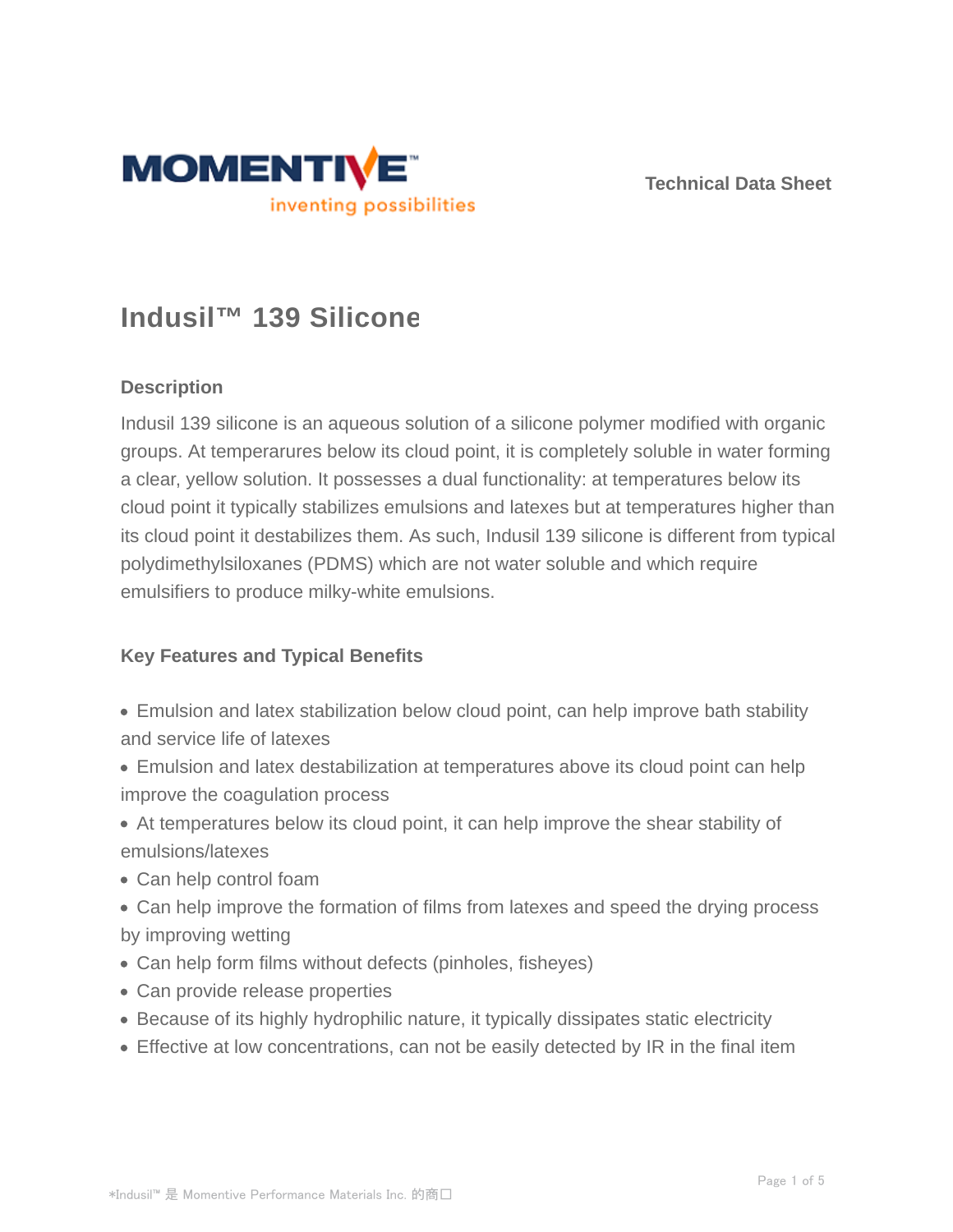## **Typical Physical Properties**

| Property                        | <b>Typical Values</b>            |
|---------------------------------|----------------------------------|
| Appearance                      | Pale yellow slightly hazy liquid |
| Specific Gravity (20 °C) g/ml   | 1.03                             |
| <b>Active Content %</b>         | 33                               |
| Viscosity (25 $\degree$ C), cSt | 45                               |
| Cloud Point, °C                 | 36                               |
| pH                              | 8.0                              |
| Diluent                         | Water                            |

Typical properties are average data and are not to be used as or to develop specifications.

## **Potential Applications**

- Aid for the coagulation process of various latexes, e.g., natural rubber latex, PU dispersions, NBR latex, SBR latex and others
- Aid to stabilize latexes, e.g., natural rubber latex, NBR latex, PU dispersions, SBR latex and others
- Aid to control foam, minimize defects and increase production speed in gloves manufacture
- Aid to improve the speed of production in the coagulation process of carpet backing

## **General Considerations for Use**

Indusil 139 silicone can be used as is or after dilution with water. Typical dosage levels are 0.5 – 2.0 phr. Actual dosage levels need to be determined by the end-user. They will depend on the nature of the latex, the severity of the situation and the desired effect needed. Indusil 139 silicone should be added to the latex and not to the coagulant bath. So long as the temperature of the latex is below its cloud point, Indusil 139 silicone will generally stabilize the latex but will destabilize the latex if the latex temperature becomes greater than the cloud point temperature of Indusil 139 silicone.

## **Patent Status**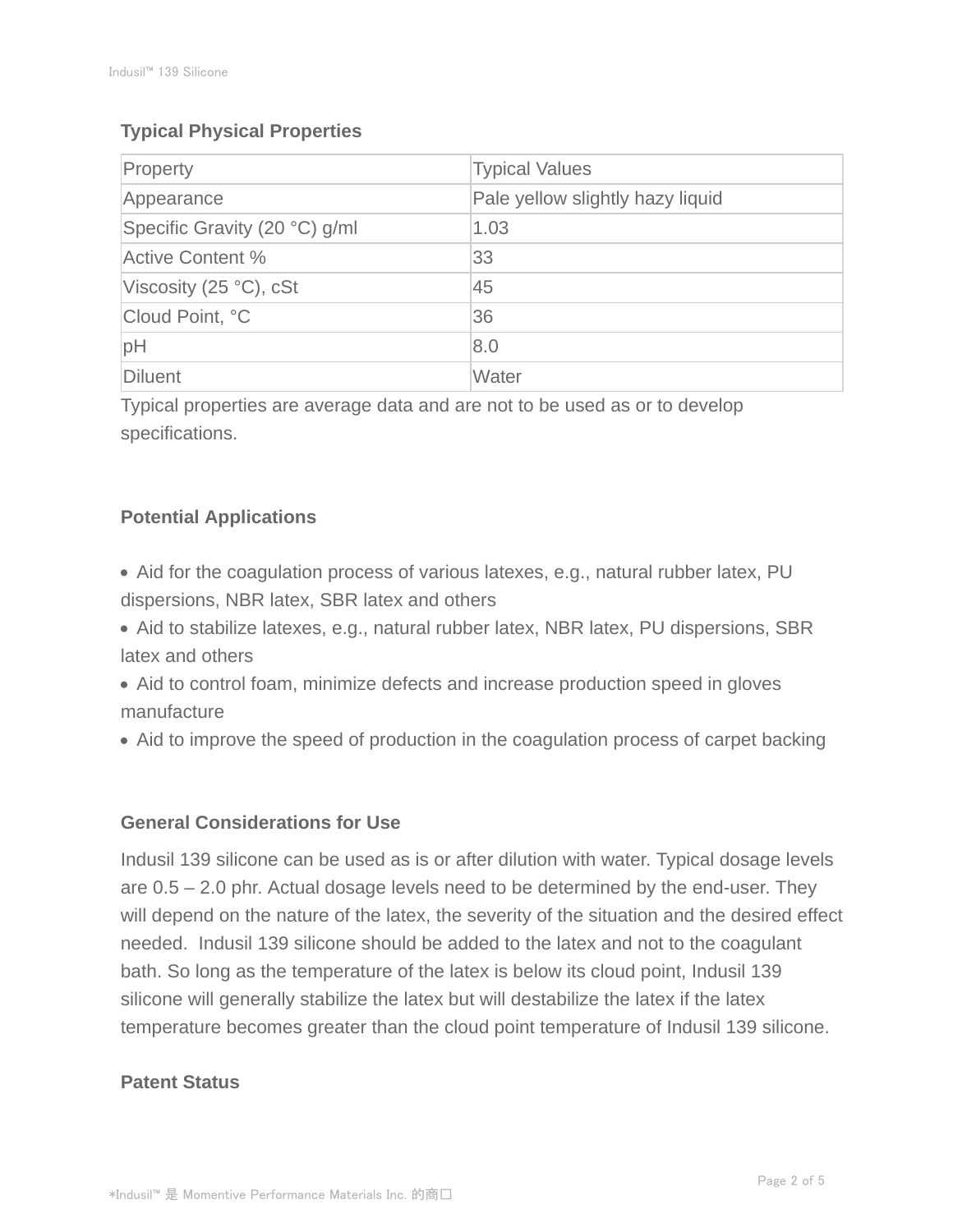Nothing contained herein shall be construed to imply the nonexistence of any relevant patents or to constitute the permission, inducement or recommendation to practice any invention covered by any patent, without authority from the owner of the patent.

#### **Product Safety, Handling and Storage**

Customers should review the latest Safety Data Sheet (SDS) and label for product safety information, safe handling instructions, personal protective equipment if necessary, emergency service contact information, and any special storage conditions required for safety. Momentive Performance Materials (MPM) maintains an aroundthe-clock emergency service for its products. SDS are available at www.momentive.com or, upon request, from any MPM representative. For product storage and handling procedures to maintain the product quality within our stated specifications, please review Certificates of Analysis, which are available in the Order Center. Use of other materials in conjunction with MPM products (for example, primers) may require additional precautions. Please review and follow the safety information provided by the manufacturer of such other materials.

#### **Limitations**

Customers must evaluate Momentive Performance Materials products and make their own determination as to fitness of use in their particular applications.

## **Contact Information** Email commercial.services@momentive.com

#### **Telephone**

| <b>Americas</b>      | <b>Latin America</b> | <b>EMEAI- Europe, Middle</b><br>East, Africa & India | <b>ASIA PACIFIC</b> |
|----------------------|----------------------|------------------------------------------------------|---------------------|
| +1 800 295 2392      | <b>Brazil</b>        | <b>Europe</b>                                        | China               |
| Toll free*           | +55 11 4534 9650     | +390510924300                                        | 800 820 0202        |
| +704 805 6946        | Direct Number        | Direct number                                        | Toll free           |
| <b>Direct Number</b> |                      |                                                      | +86 21 3860 4892    |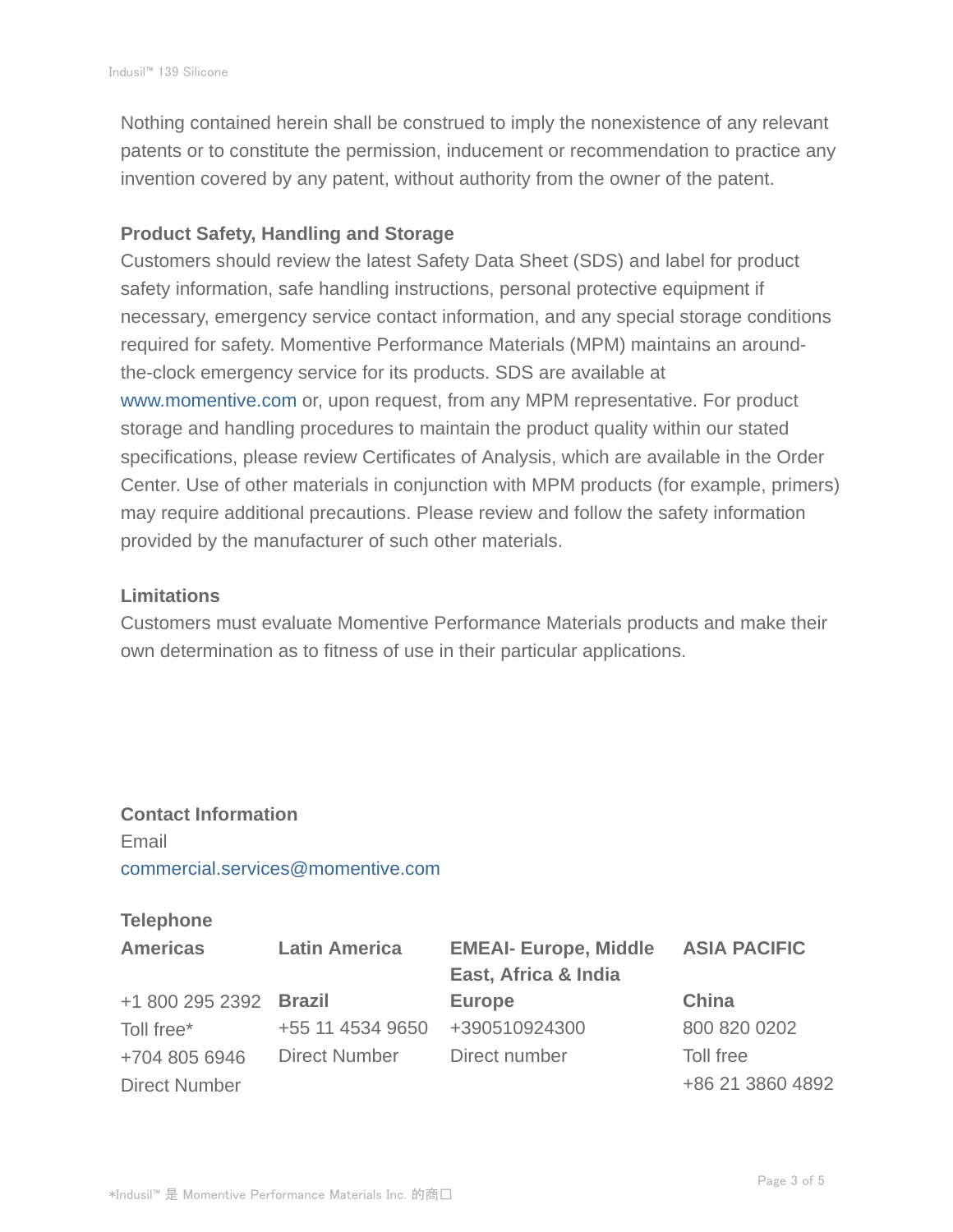|                      |                           | Direct number   |
|----------------------|---------------------------|-----------------|
| <b>Mexico</b>        | India, Middle East &      | Japan           |
| +52 55 2169 7670     | <b>Africa</b>             | +81 3 5544 3111 |
| <b>Direct Number</b> | + 91 44 71212207          | Direct number   |
|                      | Direct number*            |                 |
|                      | *All Middle Eastern       | Korea           |
|                      | countries, Africa, India, | +82 2 6201 4600 |
|                      |                           |                 |

For literature and technical assistance, visit our website at: www.momentive.com

#### **DISCLAIMER:**

**THE MATERIALS, PRODUCTS AND SERVICES OF MOMENTIVE PERFORMANCE MATERIALS INC. AND ITS SUBSIDIARIES AND AFFILIATES (COLLECTIVELY "SUPPLIER"), ARE SOLD SUBJECT TO SUPPLIER'S STANDARD CONDITIONS OF SALE, WHICH ARE INCLUDED IN THE APPLICABLE DISTRIBUTOR OR OTHER SALES AGREEMENT, PRINTED ON THE BACK OF ORDER ACKNOWLEDGMENTS AND INVOICES, AND AVAILABLE UPON REQUEST. ALTHOUGH ANY INFORMATION, RECOMMENDATIONS, OR ADVICE CONTAINED HEREIN IS GIVEN IN GOOD FAITH, SUPPLIER MAKES NO WARRANTY OR GUARANTEE, EXPRESS OR IMPLIED, (i) THAT THE RESULTS DESCRIBED HEREIN WILL BE OBTAINED UNDER END-USE CONDITIONS, OR (ii) AS TO THE EFFECTIVENESS OR SAFETY OF ANY DESIGN INCORPORATING ITS PRODUCTS, MATERIALS, SERVICES, RECOMMENDATIONS OR ADVICE. EXCEPT AS PROVIDED IN SUPPLIER'S STANDARD CONDITIONS OF SALE, SUPPLIER AND ITS REPRESENTATIVES SHALL IN NO EVENT BE RESPONSIBLE FOR ANY LOSS RESULTING FROM ANY USE OF ITS MATERIALS, PRODUCTS OR SERVICES DESCRIBED HEREIN.** Each user bears full responsibility for making its own determination as to the suitability of Supplier's materials, services, recommendations, or advice for its own particular use. Each user must identify and perform all tests and analyses necessary to assure that its finished parts incorporating Supplier's products, materials, or services will be safe and suitable for use under end-use conditions. Nothing in this or any other document, nor any oral recommendation or advice, shall be deemed to alter, vary, supersede, or waive any provision of Supplier's standard Conditions of Sale or this Disclaimer, unless any such modification is specifically agreed to in a writing signed by Supplier. No statement